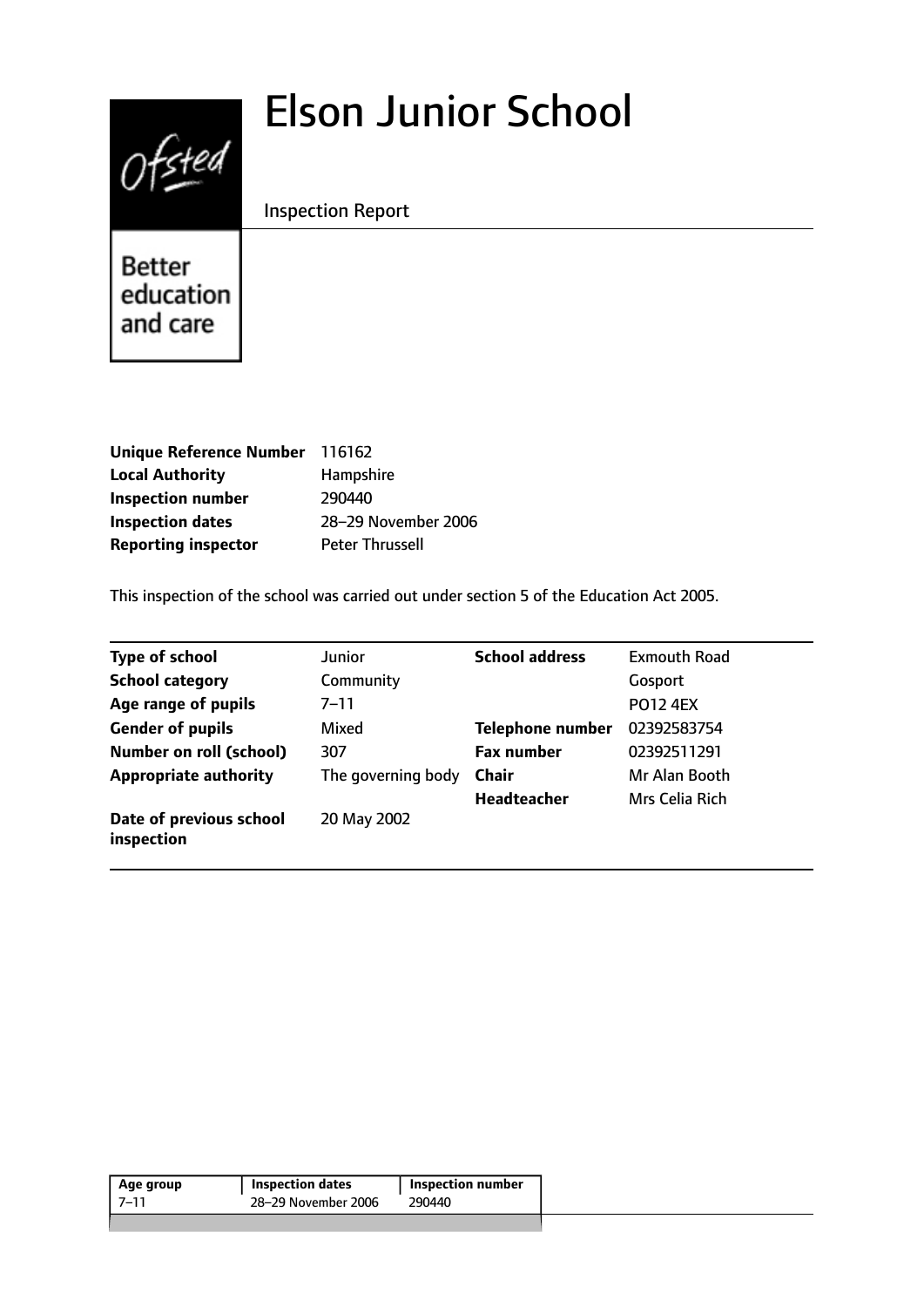© Crown copyright 2006

Website: www.ofsted.gov.uk

This document may be reproduced in whole or in part for non-commercial educational purposes, provided that the information quoted is reproduced without adaptation and the source and date of publication are stated.

Further copies of this report are obtainable from the school. Under the Education Act 2005, the school must provide a copy of this report free of charge to certain categories of people. A charge not exceeding the full cost of reproduction may be made for any other copies supplied.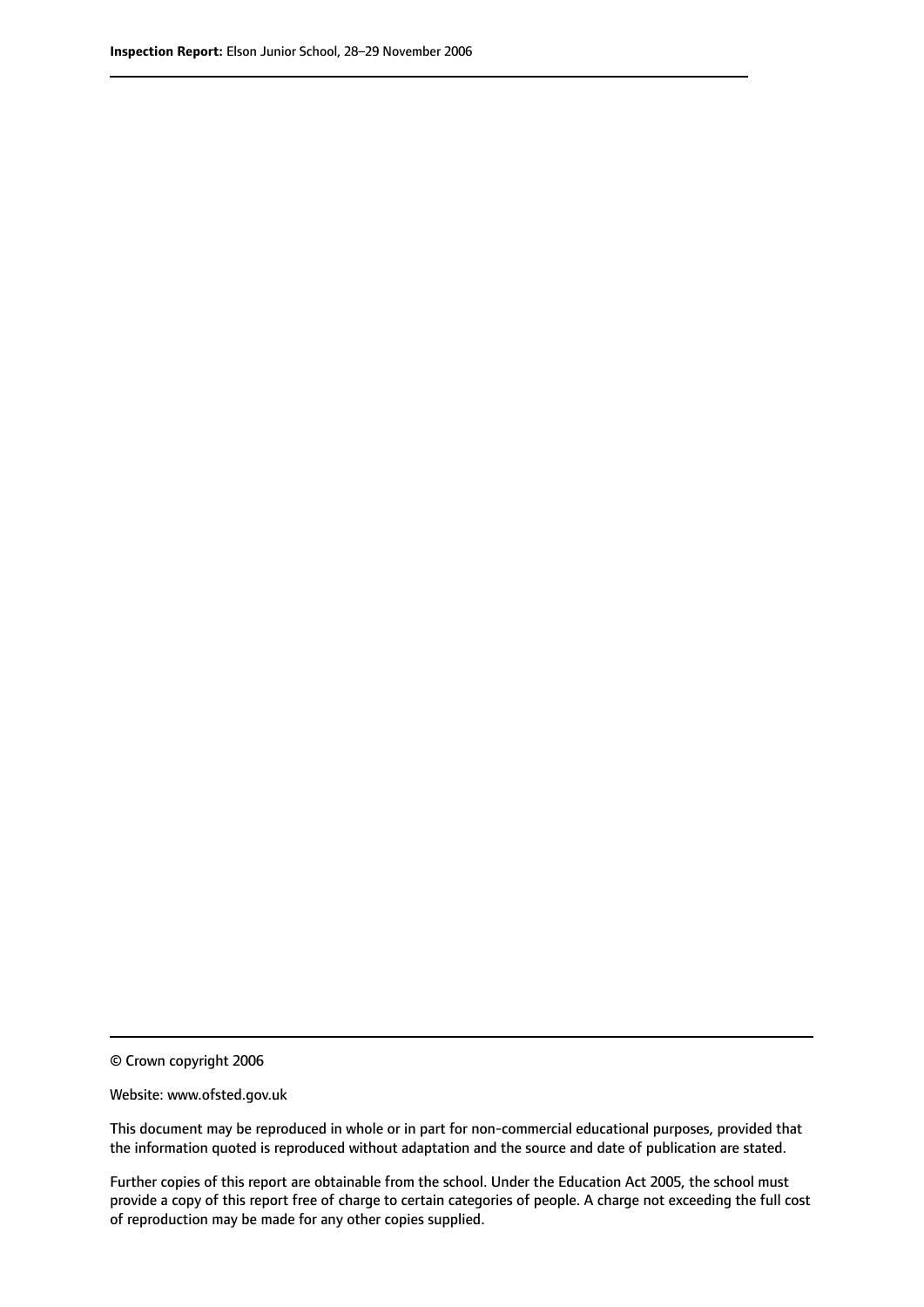## **Introduction**

The inspection was carried out by three Additional Inspectors.

## **Description of the school**

Elson is a larger-than-average junior school. There is little apparent deprivation, with a much lower than average proportion of pupils known to be eligible for free school meals. The majority of pupils have White British heritage, with a very small proportion from minority ethnic backgrounds. The proportion of pupils with learning difficulties or disabilities is just above average.

#### **Key for inspection grades**

| Grade 1 | Outstanding  |
|---------|--------------|
| Grade 2 | Good         |
| Grade 3 | Satisfactory |
| Grade 4 | Inadequate   |
|         |              |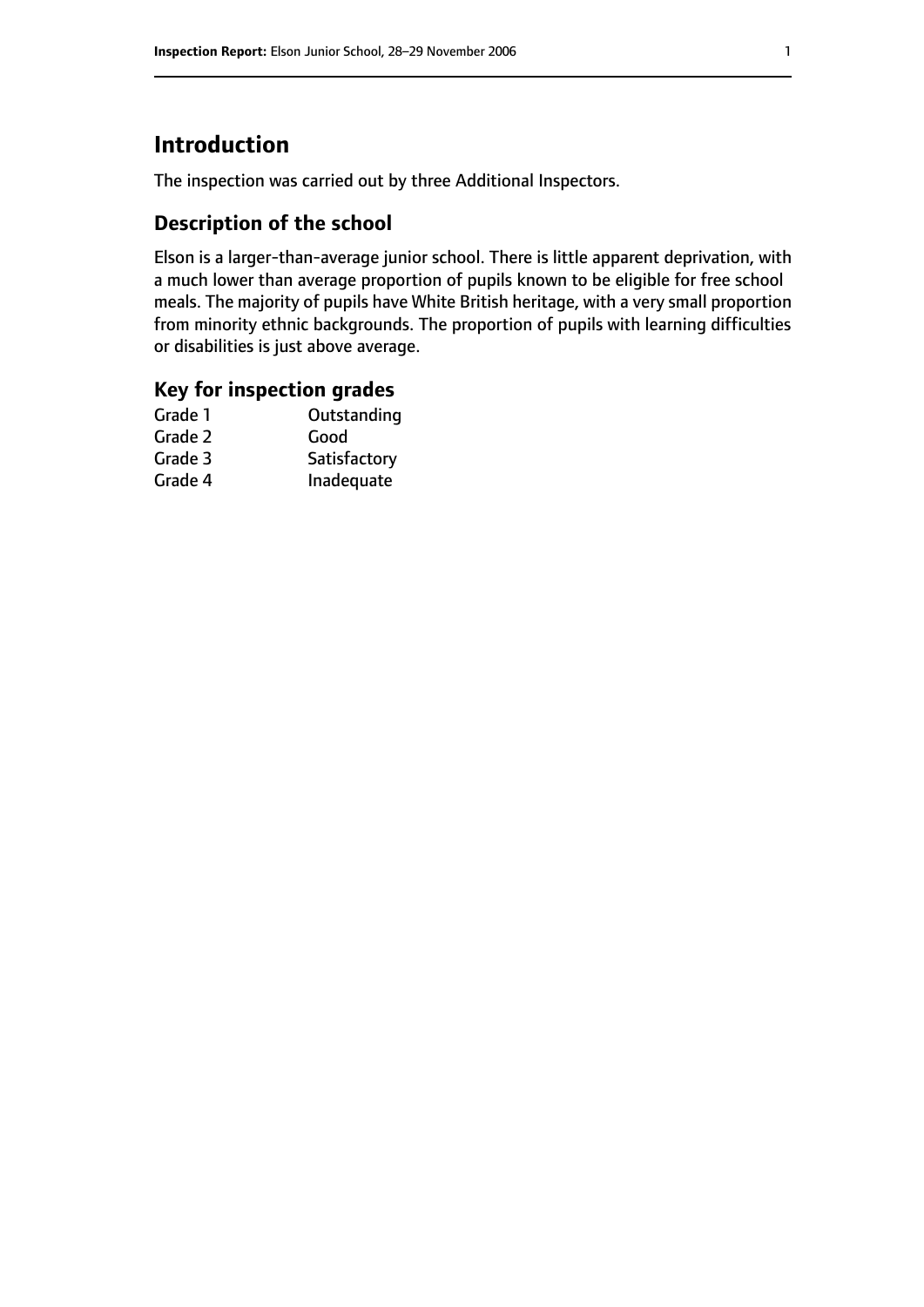## **Overall effectiveness of the school**

#### **Grade: 3**

Elson Junior School provides a satisfactory quality of education for its pupils. It has several strengths. Pupils' positive attitudes and good behaviour make them keen to learn. They particularly enjoy art, music and information and communication technology, along with the range of enrichment opportunities within a good curriculum. Residential trips help them to gain in confidence and develop good social skills. They are keen to have their say about the school through the school council. Consequently, pupils contribute well to school life and to the wider community. Good opportunities for sport and physical activity help to promote healthy lifestyles. The school provides a satisfactory level of care for pupils that ensures their safety and well-being. This draws on the good links established with outside agencies and the encouragement given to parents, particularly through learning workshops, to be involved in their children's learning and well-being.

In Year 6, standards in reading are above average, and in writing and mathematics below average. Given their starting points this shows good progress in reading, and satisfactory progress in writing and mathematics. Achievement overall is satisfactory. The school has developed good assessment procedures in English and mathematics. These provide a clear picture of how well pupils are doing. Subject leaders are taking well-planned action to raise their standards and levels of achievement. Literacy lessons are observed frequently and professional guidance given, which is raising the quality of teaching and learning and starting to raise standards in writing. A mathematics consultant has worked alongside teachers in classrooms, and this has led to an improvement in pupils' learning. Pupils requested that apparatus should be available to support their work in mathematics, and this is now placed ready on tables. Good use is made of assessment information to organise literacy sets across Years 3 and 4 and to identify ability groups within classes. However, teachers do not always make sufficient use of this information to plan more precisely what pupils need to learn next to further their progress, particularly in writing and mathematics. Although pupils are starting to be made aware of how well they are doing, for example through success criteria in writing, they do not yet have more sharply focused learning targets against which to measure their progress and guide them in their learning.

Governors hold the school to account effectively. They share with the headteacher and leadership team the importance of raising standards and maintaining a high level of personal development and well-being. Given the school's accurate self-evaluation and its satisfactory improvement since the last inspection, it has a satisfactory capacity for further improvement.

#### **What the school should do to improve further**

- Raise achievement and standards in writing and mathematics for all pupils, through the fuller and more consistent use of assessment information to plan the next steps in their learning.
- Involve pupils in their learning, so that each one of them knows how well they are doing and how they could make their work better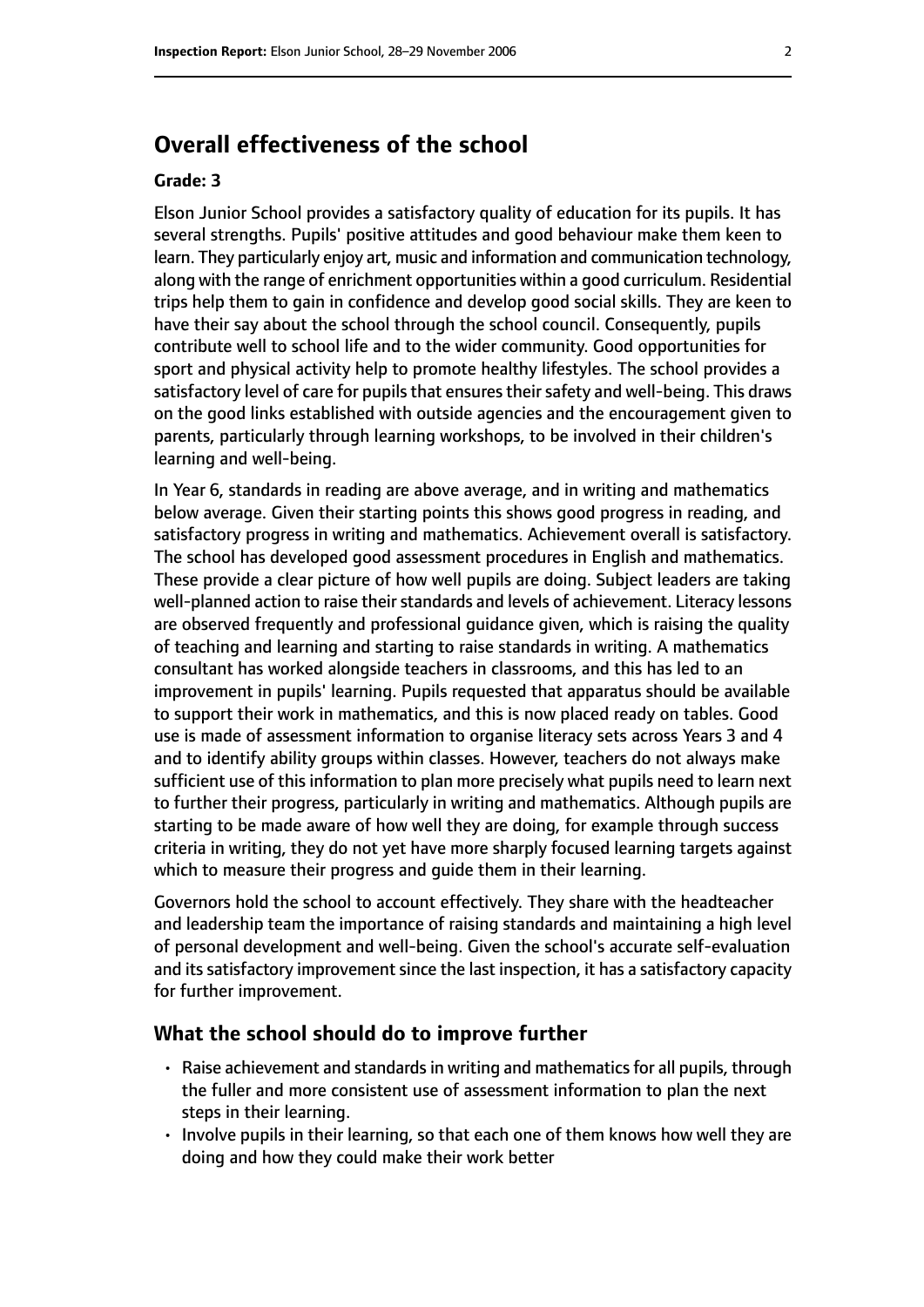## **Achievement and standards**

#### **Grade: 3**

Standards are below average. From overall below average starting points in writing and mathematics pupils make satisfactory progress. From their average starting points in reading they make good progress. By Year 6, although standards in reading are above average, standards in writing and mathematics are below. The introduction of focused reading sessions, a 'Super Reader' award scheme, and a well managed and used library, is enabling pupils to make good progress in their reading. Work on developing better sentences is starting to improve pupils' writing. An analysis of test results has identified areas on which the school is now focusing in order to raise standards in mathematics. There are no underachieving groups. Pupils with learning difficulties and disabilities make the same progress as their classmates.

## **Personal development and well-being**

#### **Grade: 2**

Pupils' personal development and well-being are good. Pupils enjoy school and this is shown by their positive attitudes and good attendance. At playtimes and in lessons pupils cooperate with one another, showing the impact of the schools emphasis on, 'rights, respect and responsibility', referred to as the '3Rs'. Their spiritual, moral, social and cultural development is good. Pupils show a strong knowledge of what is right and wrong and a good understanding of a range of faiths and cultures. A Year 6 pupil said, 'Treat others the way others treat us', when talking about why he thought behaviour was good. A small minority of pupils do misbehave. These are dealt with effectively using a 'zero tolerance' approach which results in a few short term exclusions. Older pupils, trained as peer mediators, take their roles very seriously and help to develop good relationships on the playgrounds. This helps pupils to feel safe in school, and they also know that adults sort out any problems quickly and fairly. Pupils understand that eating sensibly is important, although the content of their lunch boxes is not all always as healthy as it should be. These good personal skills, along with their satisfactory skills in literacy and numeracy, prepare them adequately for their future life and learning.

## **Quality of provision**

#### **Teaching and learning**

#### **Grade: 3**

Teaching and learning are satisfactory. Behaviour is managed well in lessons, generally drawing on the good relationships that teachers have established with pupils. Consequently, pupils settle well to activities so that little time is wasted, particularly where activities are well planned to meet the needs of different learners. Sometimes, however, introductions are too long and do not challenge pupils sufficiently, so that the pace of learning then slows. Teachers' good subject knowledge generally enables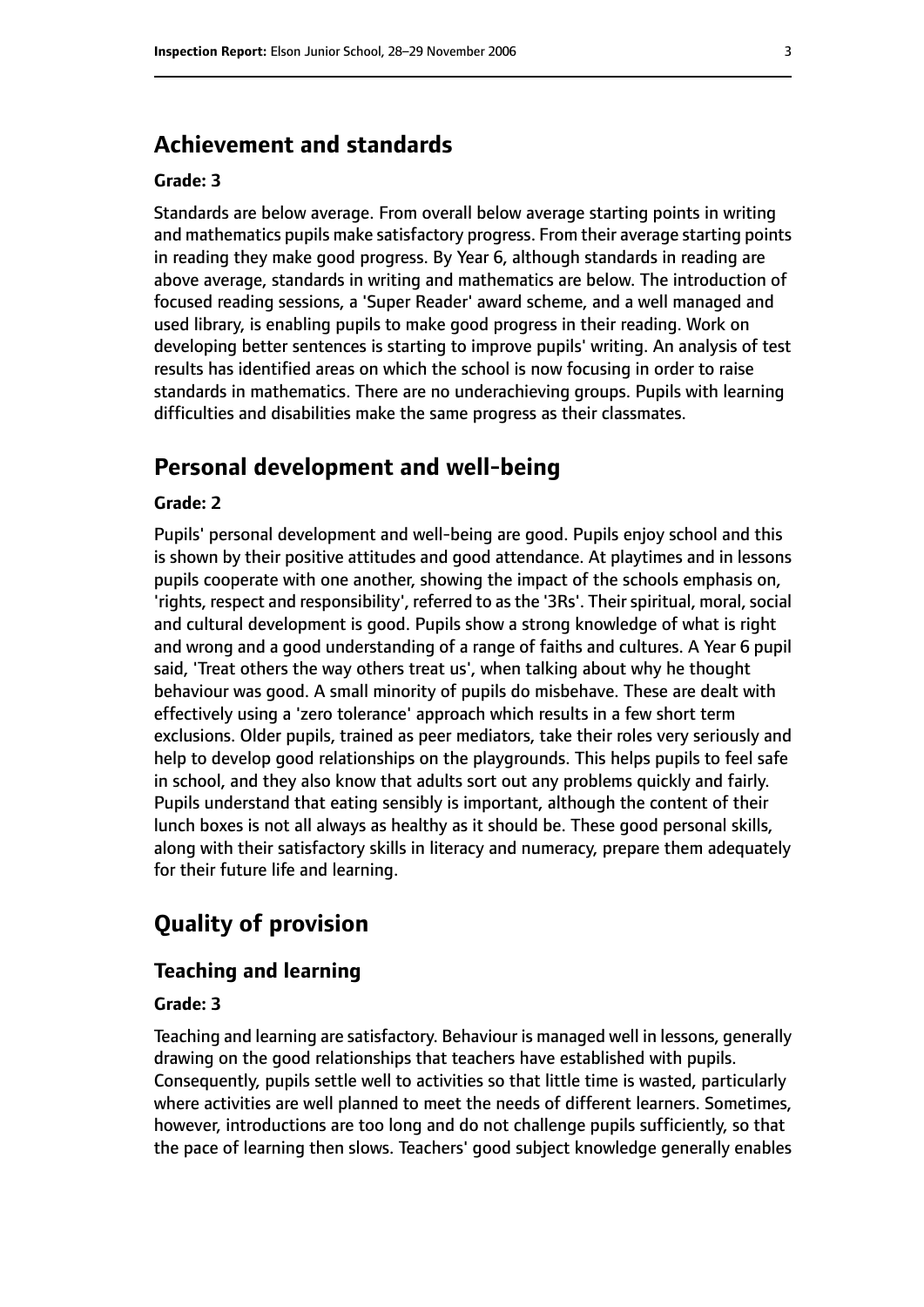them to question pupils well in order to develop their understanding. This questioning is not always used well enough, however, at the end of lessons, to involve pupils themselves in an evaluation of their learning. For example, opportunities are missed to discuss how well they have done and what they have found difficult. Teaching assistants provide adequate support for the groups they are working with, but they are not always deployed well by the teacher throughout lessons.

#### **Curriculum and other activities**

#### **Grade: 2**

The curriculum is good and meets all national requirements. Its strengths include visits, visitors and special weeks which enrich pupils learning and personal development well. Pupils speak knowledgably about the benefits of the annual anti-bullying week, which they say 'helps improve behaviour each year so soon there will be no bad behaviour at all.' Links between subjects are good and draw particularly well on information and communication technology, for example, using computer skills to present learning about Islam in Religious Education. Pupils particularly enjoy large scale performances at Christmas and in the summer. They use their artistic and musical skills well in these and successfully develop confidence and teamwork. The provision for extra-curricular activities is satisfactory, and there are plans to extend the currently limited number of after-school clubs

#### **Care, guidance and support**

#### **Grade: 3**

Care, guidance and support are satisfactory. The school carefully considers the risks associated with all activities to ensure pupils' health and safety. Safety checks are regularly carried out and procedures for child protection are adhered to fully. Through circle time and achievement assemblies, pupils' successes are valued and their esteem and confidence built up. The school carefully monitors the progress that pupils make in their learning. This helps it to focus support and to identify and plan more effectively for the range of ability, including pupils with learning difficulties, within different years. Pupils have some success criteria to help them see how to improve their work, but these are not yet sufficiently developed as personalised targets.

## **Leadership and management**

#### **Grade: 3**

Leadership and management are satisfactory. The headteacher, supported by her deputy and other senior leaders, has been successful in leading change. Subject leaders, and those responsible for other aspects of school life, are helping to bring about improvements in achievements and standards. The school improvement plan is a helpful, realistic document and a clear route forward is identified. The school's self-evaluation is accurate and recognises that the school's actions have yet to fully impact on achievement and standards. There has been satisfactory improvement since the last inspection; reading has improved and there are signs that standards are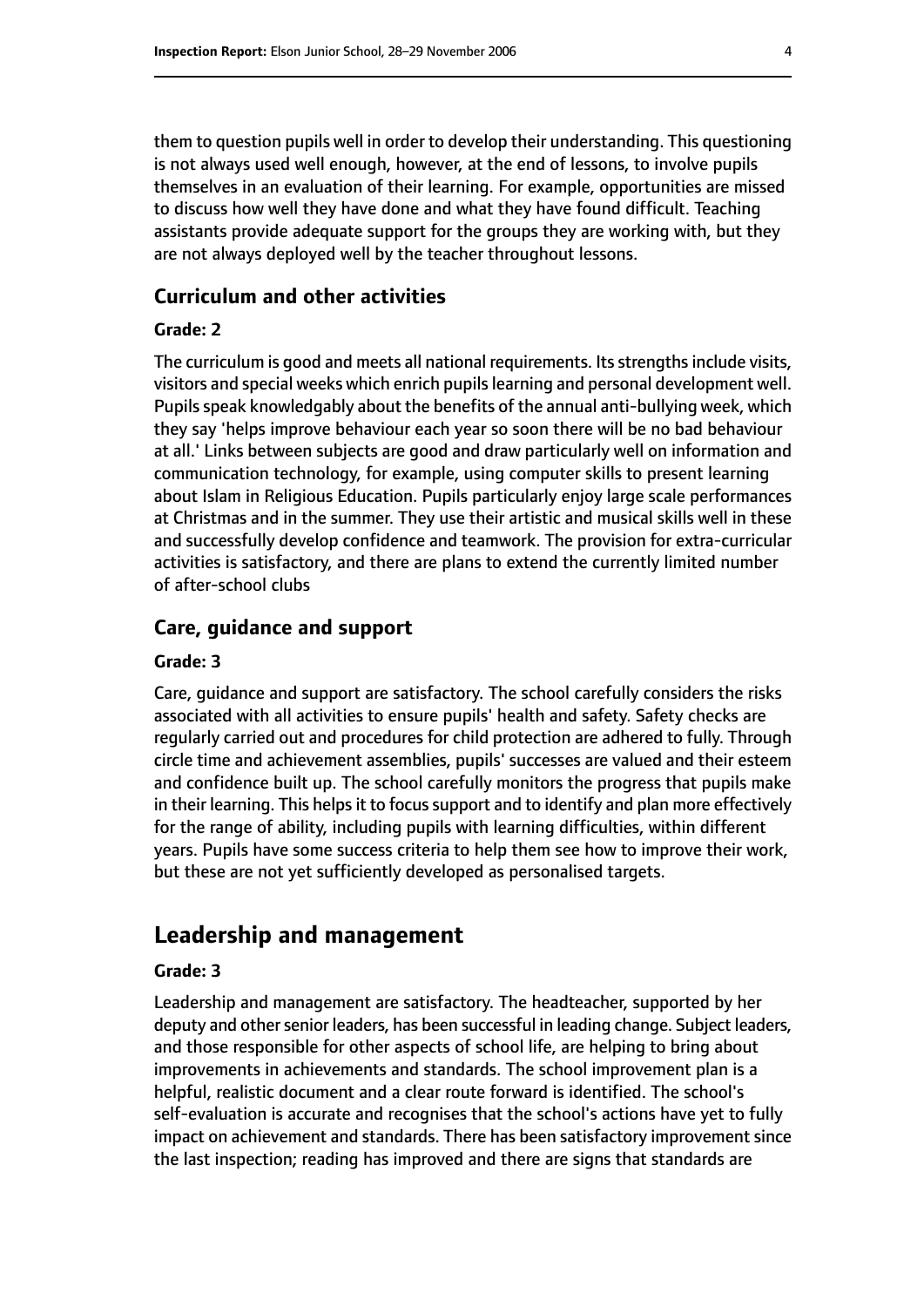beginning to rise in writing; effective monitoring and evaluation of teaching, followed by training and support, is starting to raise the quality of teaching. Good links with the infant school are enabling staff to become involved with the end-of-Year 2 assessments, so helping pupils' transition to Year 3. There are also good links with parents who are very supportive of the school. As one parent said of her daughter's enthusiasm for learning, 'I'm sure the school is doing a fantastic job all round'. Governors know the school well, provide strong support, and hold staff to account for its work and achievements.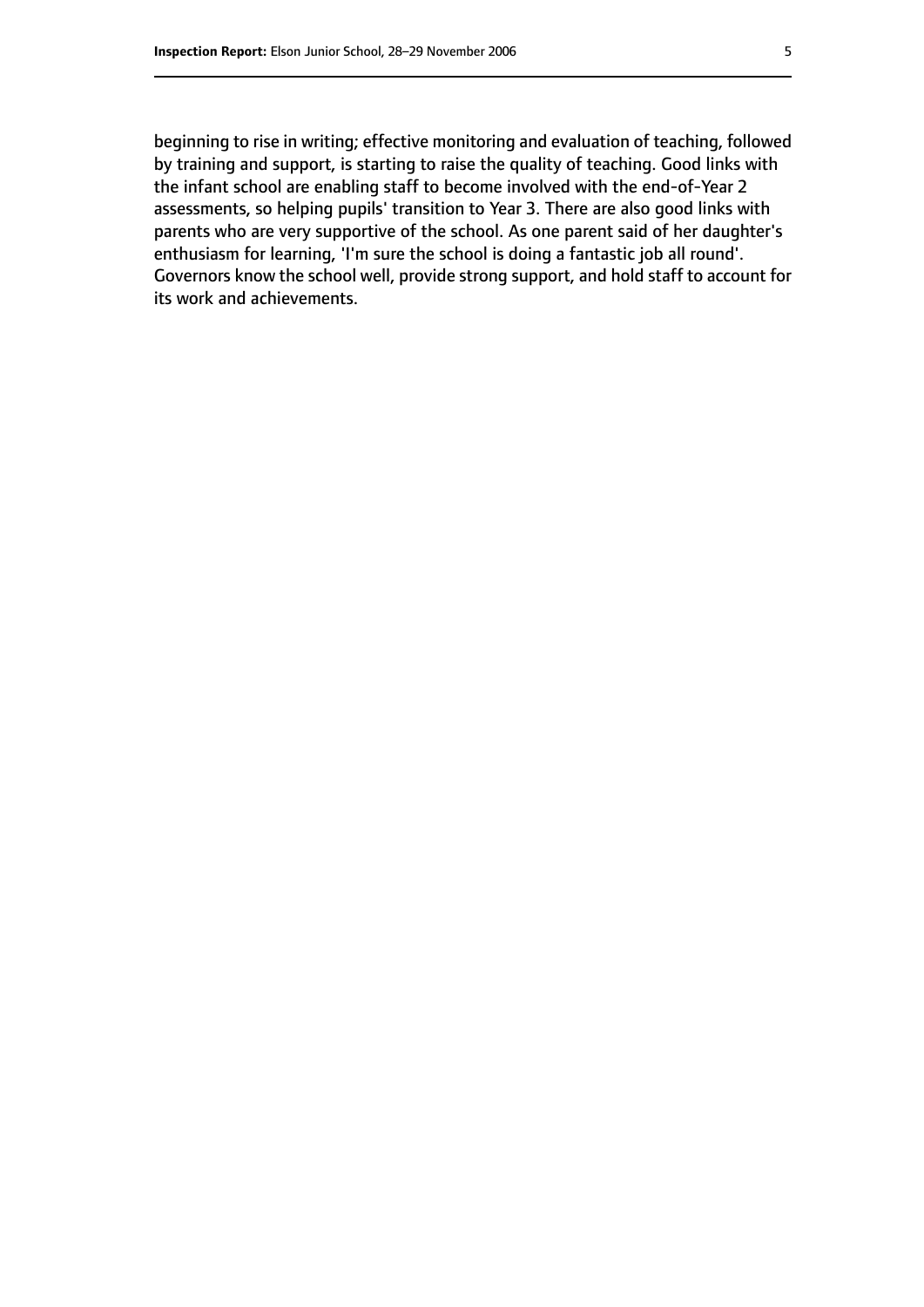**Any complaints about the inspection or the report should be made following the procedures set out inthe guidance 'Complaints about school inspection', whichis available from Ofsted's website: www.ofsted.gov.uk.**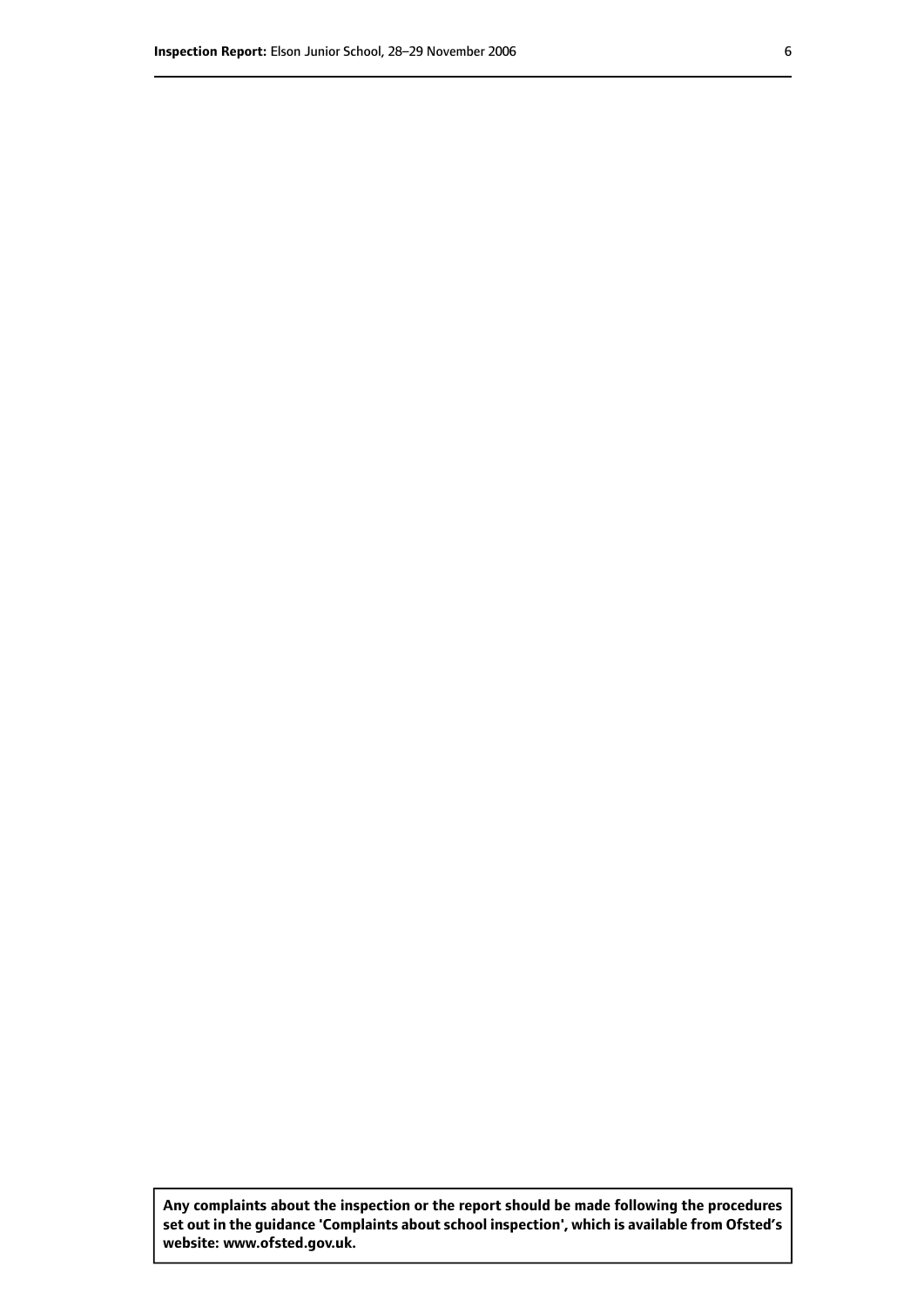## **Inspection judgements**

| $^{\circ}$ Key to judgements: grade 1 is outstanding, grade 2 good, grade 3 satisfactory, and grade 4 $^{\circ}$ | School         |
|------------------------------------------------------------------------------------------------------------------|----------------|
| inadequate                                                                                                       | <b>Overall</b> |

## **Overall effectiveness**

| How effective, efficient and inclusive is the provision of education, integrated<br>care and any extended services in meeting the needs of learners? |     |
|------------------------------------------------------------------------------------------------------------------------------------------------------|-----|
| How well does the school work in partnership with others to promote learners'<br>well-being?                                                         |     |
| The effectiveness of the school's self-evaluation                                                                                                    |     |
| The capacity to make any necessary improvements                                                                                                      |     |
| Effective steps have been taken to promote improvement since the last<br>inspection                                                                  | Yes |

## **Achievement and standards**

| How well do learners achieve?                                                                               |  |
|-------------------------------------------------------------------------------------------------------------|--|
| The standards <sup>1</sup> reached by learners                                                              |  |
| How well learners make progress, taking account of any significant variations between<br>groups of learners |  |
| How well learners with learning difficulties and disabilities make progress                                 |  |

## **Personal development and well-being**

| How good is the overall personal development and well-being of the<br>learners?                                  |   |
|------------------------------------------------------------------------------------------------------------------|---|
| The extent of learners' spiritual, moral, social and cultural development                                        |   |
| The behaviour of learners                                                                                        |   |
| The attendance of learners                                                                                       |   |
| How well learners enjoy their education                                                                          |   |
| The extent to which learners adopt safe practices                                                                |   |
| The extent to which learners adopt healthy lifestyles                                                            |   |
| The extent to which learners make a positive contribution to the community                                       |   |
| How well learners develop workplace and other skills that will contribute to<br>their future economic well-being | 3 |

## **The quality of provision**

| How effective are teaching and learning in meeting the full range of the<br>learners' needs?                        |  |
|---------------------------------------------------------------------------------------------------------------------|--|
| $\mid$ How well do the curriculum and other activities meet the range of needs $\mid$<br>and interests of learners? |  |
| How well are learners cared for, guided and supported?                                                              |  |

 $^1$  Grade 1 - Exceptionally and consistently high; Grade 2 - Generally above average with none significantly below average; Grade 3 - Broadly average to below average; Grade 4 - Exceptionally low.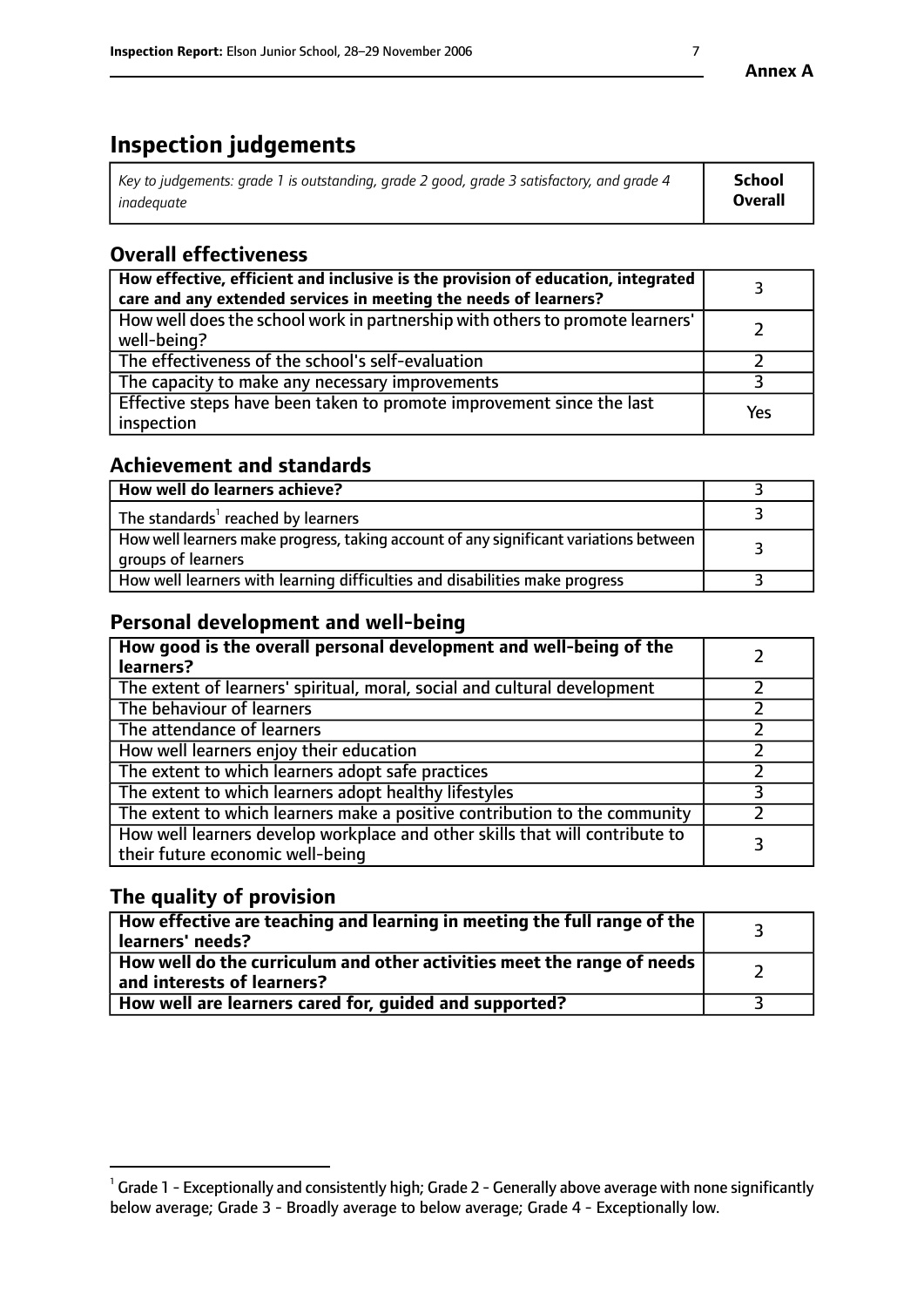## **Leadership and management**

| How effective are leadership and management in raising achievement<br>and supporting all learners?                                              |           |
|-------------------------------------------------------------------------------------------------------------------------------------------------|-----------|
| How effectively leaders and managers at all levels set clear direction leading<br>to improvement and promote high quality of care and education |           |
| How effectively performance is monitored, evaluated and improved to meet<br>challenging targets                                                 |           |
| How well equality of opportunity is promoted and discrimination tackled so<br>that all learners achieve as well as they can                     |           |
| How effectively and efficiently resources, including staff, are deployed to<br>achieve value for money                                          | З         |
| The extent to which governors and other supervisory boards discharge their<br>responsibilities                                                  |           |
| Do procedures for safequarding learners meet current government<br>requirements?                                                                | Yes       |
| Does this school require special measures?                                                                                                      | No        |
| Does this school require a notice to improve?                                                                                                   | <b>No</b> |